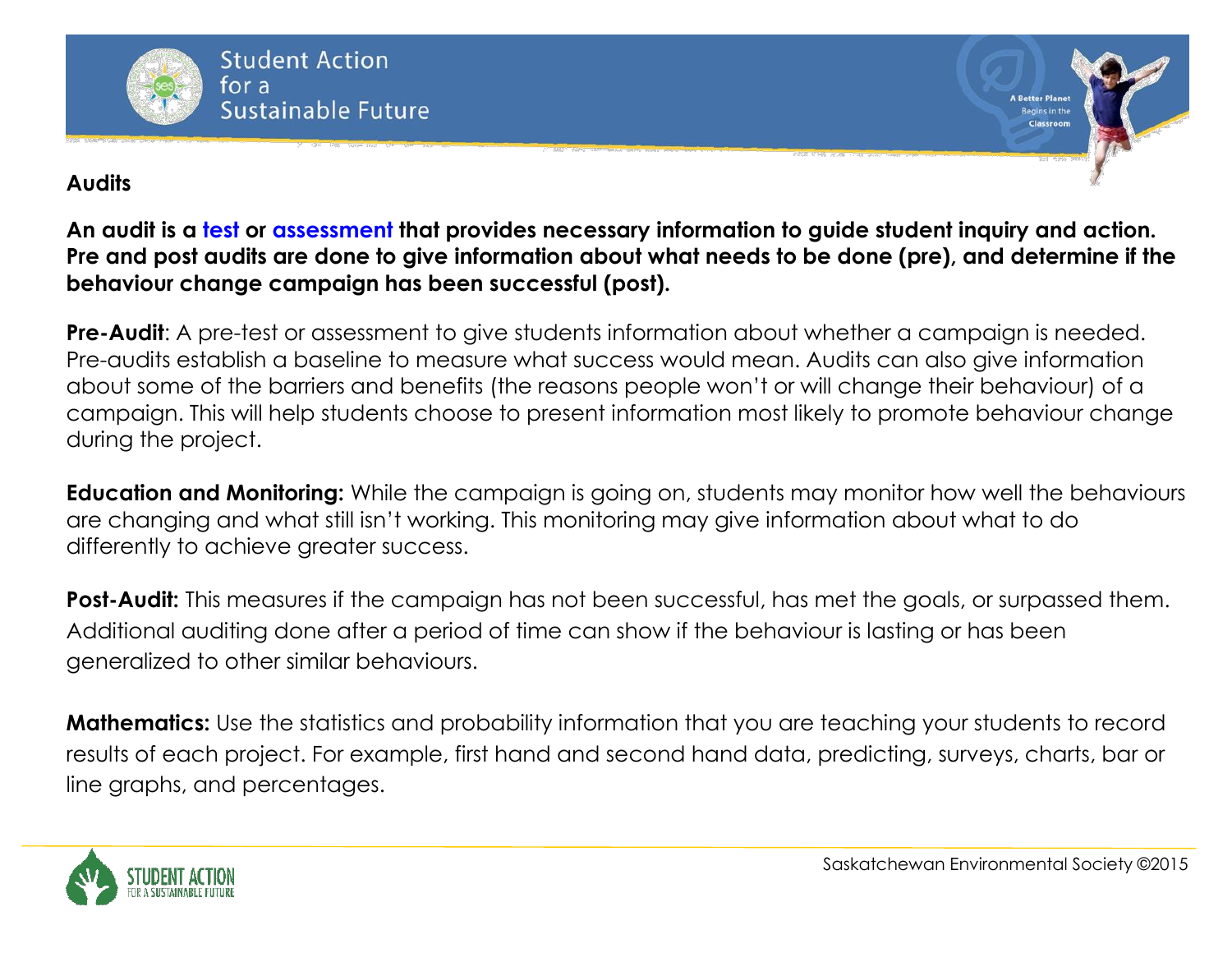

**A Better Planet** Begins in the

Classroom

## Example ² **Energy Audit, Lighting and Lights Out**

| Pre-Audit                              | What does this information tell us?     | <b>Education and monitoring</b>         |
|----------------------------------------|-----------------------------------------|-----------------------------------------|
| 1. Make a chart that includes:         | 1. Based on the number of unnecessary   | Make changes to pre-audit chart as      |
| • Room numbers, Dates, Times           | lights left on, is a campaign a good    | needed, and decide how many times       |
| • Number of lights on/number of        | idea?                                   | to check rooms during the campaign.     |
| lights total                           | 2. What does the information tell us    | 1. Students check on all rooms in       |
| 2. Students check all rooms in school. | about what to focus on?                 | school.                                 |
| 3. Compile results in whatever         | • Turning lights out when not needed    | 2. Leave note/reminder.                 |
| graph/table form teachers are using in | • Using natural light from windows      | 3. Share results with school to         |
| class.                                 | and skylights                           | encourage improvement.                  |
|                                        | • Is the task lighting (lamps) being    |                                         |
| <b>Audits:</b>                         | used efficient?                         | <b>Post-Audit</b>                       |
| Home lights out                        | 3. How will success be measured? (For   | 1. Students check on all rooms in       |
| Lighting and lights out for school     | example, reduce unnecessary lights left | school.                                 |
| Lights out for school (detailed)       | on by 20%)                              | 2. Calculate energy savings and $CO2$   |
|                                        |                                         | reduction.                              |
|                                        |                                         | 3. Share results with school and school |
|                                        | <b>Campaign:</b>                        | community.                              |
|                                        | Lights half off                         |                                         |
|                                        |                                         |                                         |

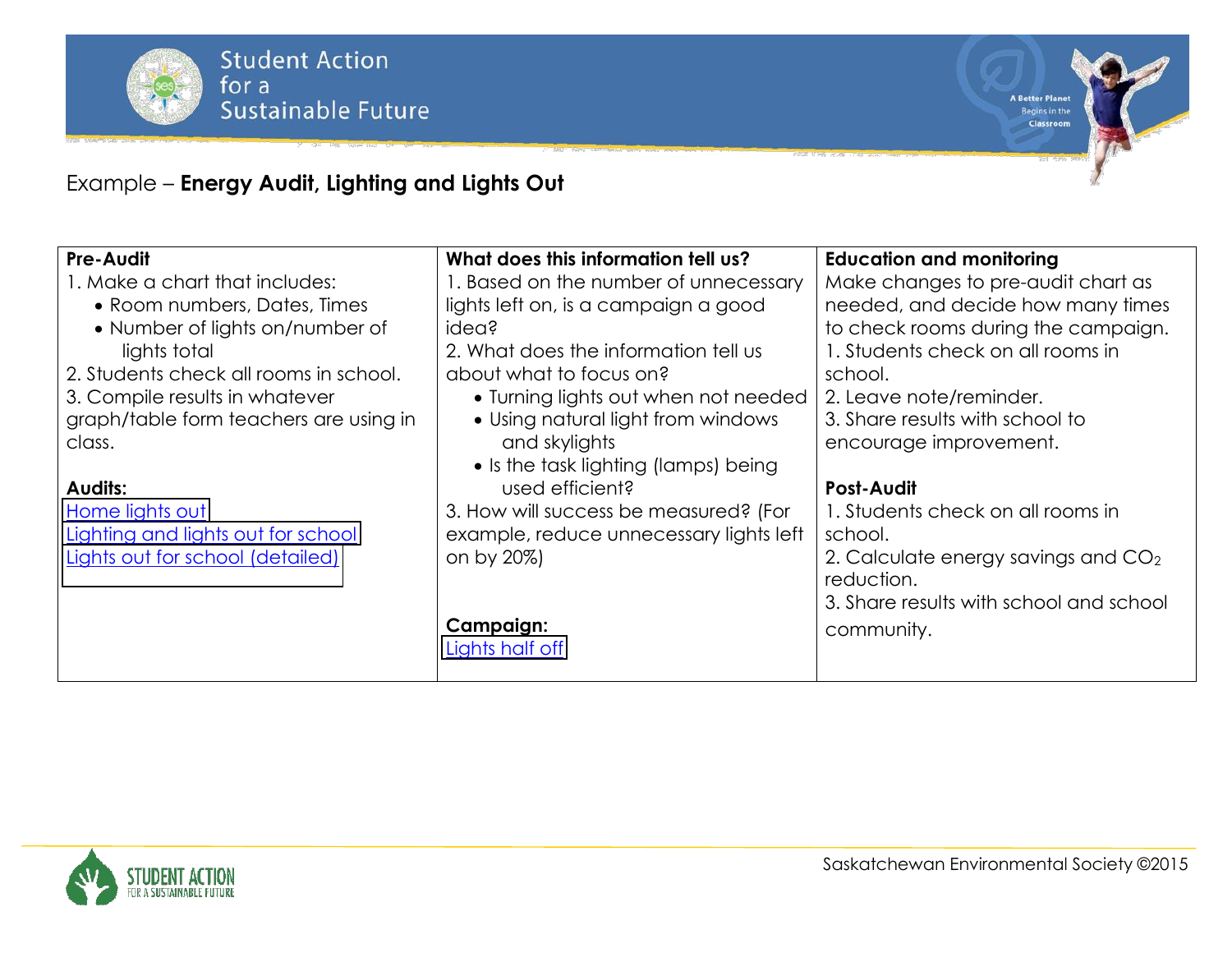

### Example ² **Energy Audit, Heating and Drafts**

| <b>Pre-Audit</b><br>1. Make a chart that includes:                                                                                                                                                    | What does this information tell us?<br>1. Based on the kinds of heat loss                                                                                                      | <b>Post-Audit</b><br>1. Students check on areas where drafts                                                                                                                                                      |
|-------------------------------------------------------------------------------------------------------------------------------------------------------------------------------------------------------|--------------------------------------------------------------------------------------------------------------------------------------------------------------------------------|-------------------------------------------------------------------------------------------------------------------------------------------------------------------------------------------------------------------|
| • Position of outer doors<br>• Number and position of windows<br>• Dates, Times<br>2. Students check all rooms in school.<br>3. Compile results in whatever<br>graph/table form teachers are using in | students find, is a campaign a good<br>idea?<br>2. What does the information tell us<br>about what to focus on?<br>• Is new weather stripping needed<br>around specific doors? | were detected.<br>2. Have retrofits like weather stripping<br>and window plastic reduced drafts?<br>3. Compare heating bills from before<br>and after retrofits, and/or<br>4. Interview room occupants, have they |
| class.                                                                                                                                                                                                | • Would window plastic reduce<br>drafts from specific windows?                                                                                                                 | noticed a reduction in drafts?<br>5. Calculate energy savings and $CO2$                                                                                                                                           |
| <b>Audits:</b>                                                                                                                                                                                        | • At home, could thermostats be                                                                                                                                                | reduction.                                                                                                                                                                                                        |
| <u> Heating – home energy (simple)</u><br><u>Heating – home energy (math-based)</u><br>Draft-proofing                                                                                                 | programmed to reduce the<br>temperature at night, and when<br>no one is home?<br>3. How will success be measured? (For                                                         | 6. Share results with school and school<br>community.                                                                                                                                                             |
|                                                                                                                                                                                                       | example, reduce heat loss by 10%,<br>based on before and after heating bills)                                                                                                  |                                                                                                                                                                                                                   |
|                                                                                                                                                                                                       | <b>Campaign:</b><br>Turn down the thermostat                                                                                                                                   |                                                                                                                                                                                                                   |

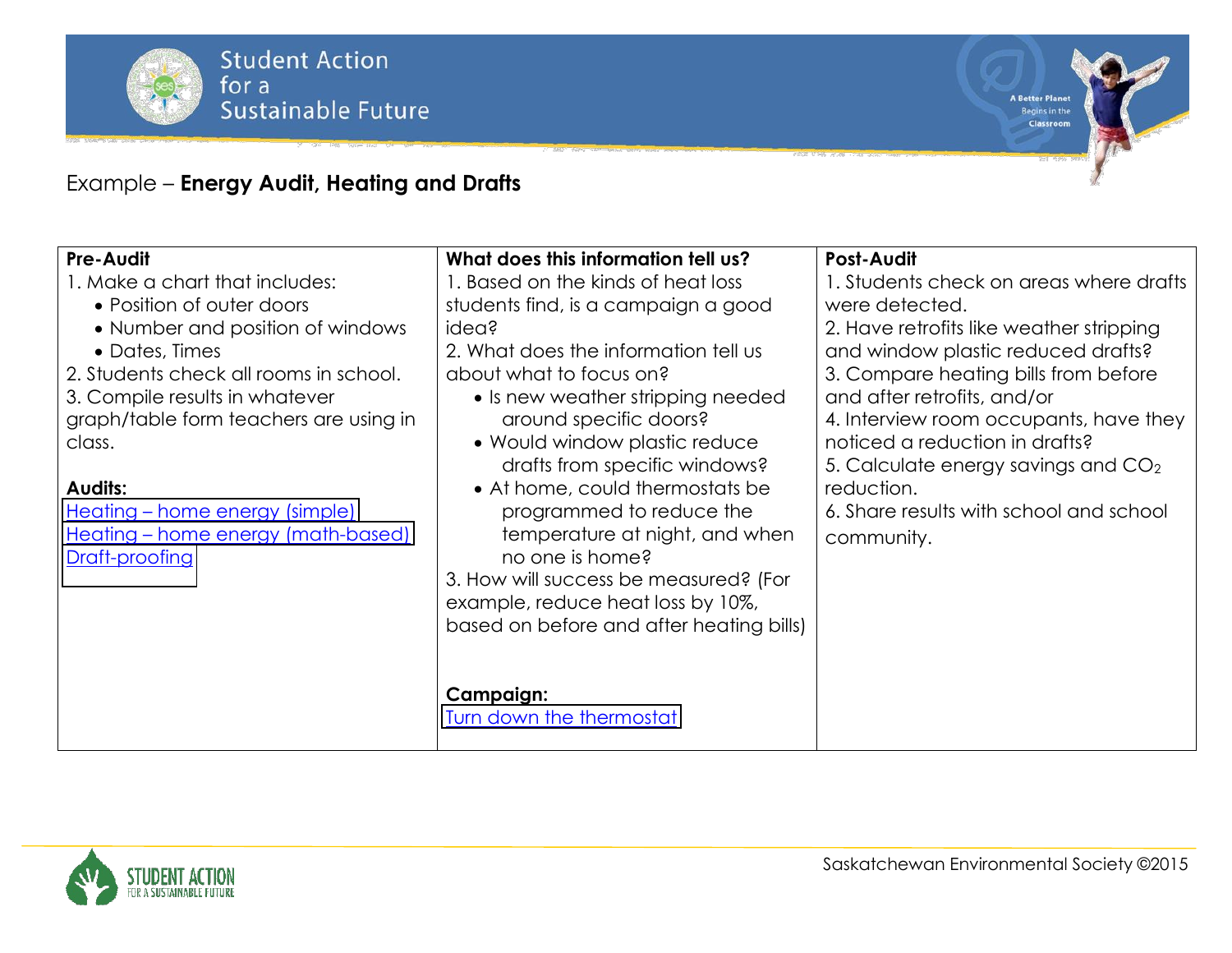

# Example ² **Water Audit, Length of Showers**

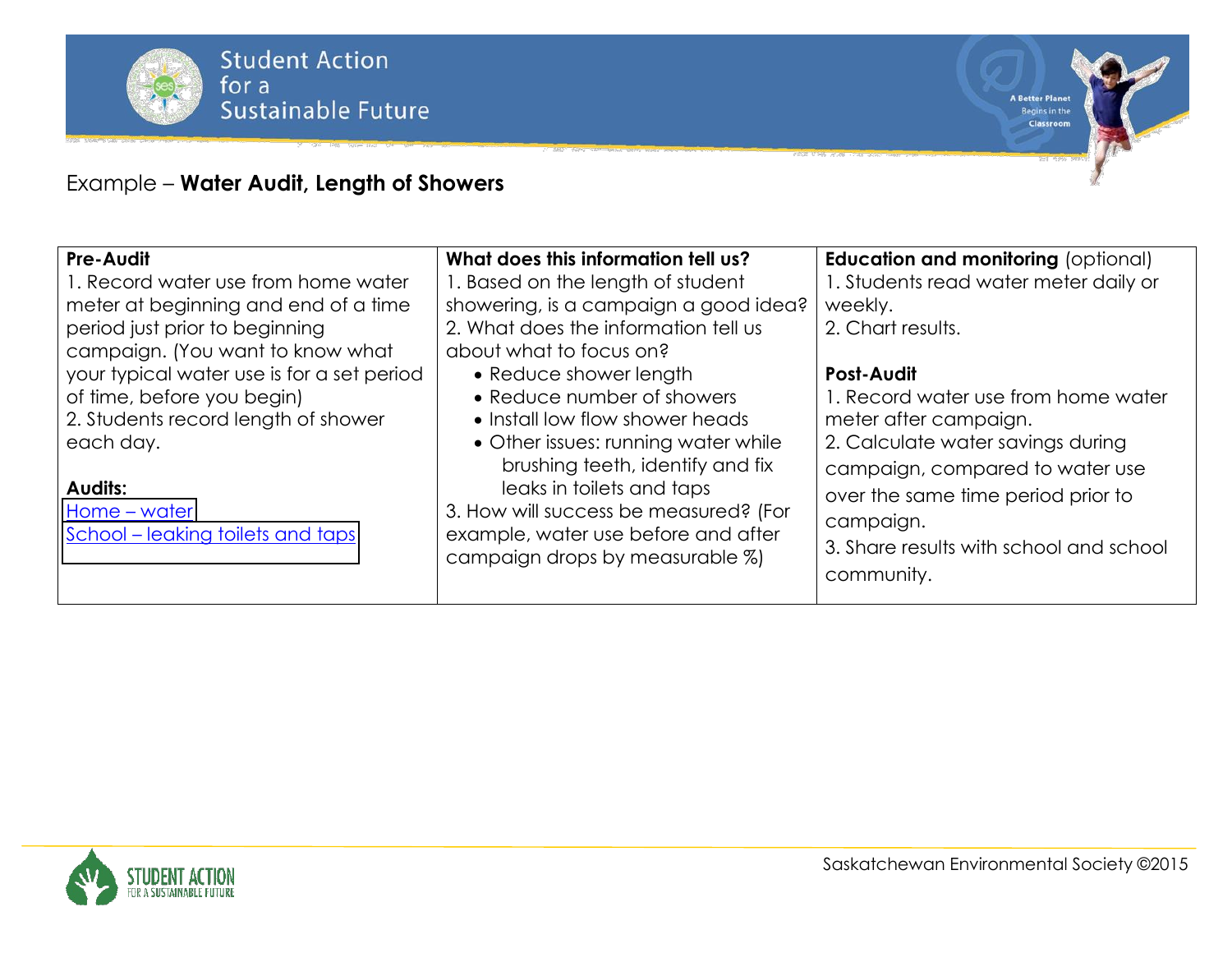

**A Better Planet** Begins in the

Classroom

### Example ² **Waste Audit, Reducing Garbage**

| <b>Pre-Audit</b>                       | What does this information tell us?  | <b>Education and monitoring</b>        |
|----------------------------------------|--------------------------------------|----------------------------------------|
| 1. Collect garbage from indoor school  | 1. Based on the amount and kinds of  | 1. Collect garbage bags, count and     |
| bins from one day.                     | waste found, is a campaign a good    | weigh. Is there less garbage than      |
| 2. Sort waste into piles (For example, | idea?                                | before the campaign began?             |
| paper, plastics, compost) weigh        | 2. What does the information tell us | 2. Check recycling bins or garbage     |
| separate amounts.                      | about what to focus on?              | cans to see what is in them. Are there |
|                                        | • Separate recycling from garbage    | fewer items that don't belong?         |
| <b>Audits:</b>                         | • Compost lunch waste                | 3. Is there an item that could be      |
| Garbage sort                           | • Share good food with other         | reduced, and how can you               |
| School waste (simple)                  | students instead of throwing it      | communicate that to students?          |
|                                        | away                                 |                                        |
|                                        | • Reduce the use of plastic bags     | <b>Post-Audit</b>                      |
|                                        | 3. How will success be measured? For | 1. Collect garbage from one day and    |
|                                        | example, divert 60% of compost from  | sort into piles.                       |
|                                        | garbage to outdoor composter.        | 2. Weigh or count separate amounts     |
|                                        |                                      | and compare to pre-audit.              |
|                                        |                                      | 3. Share with school and school        |
|                                        | Campaign:                            |                                        |
|                                        | Garbage free lunch                   | community.                             |
|                                        |                                      | 4. Is there another item that could be |
|                                        |                                      | reduced? Plan your next campaign.      |
|                                        |                                      |                                        |

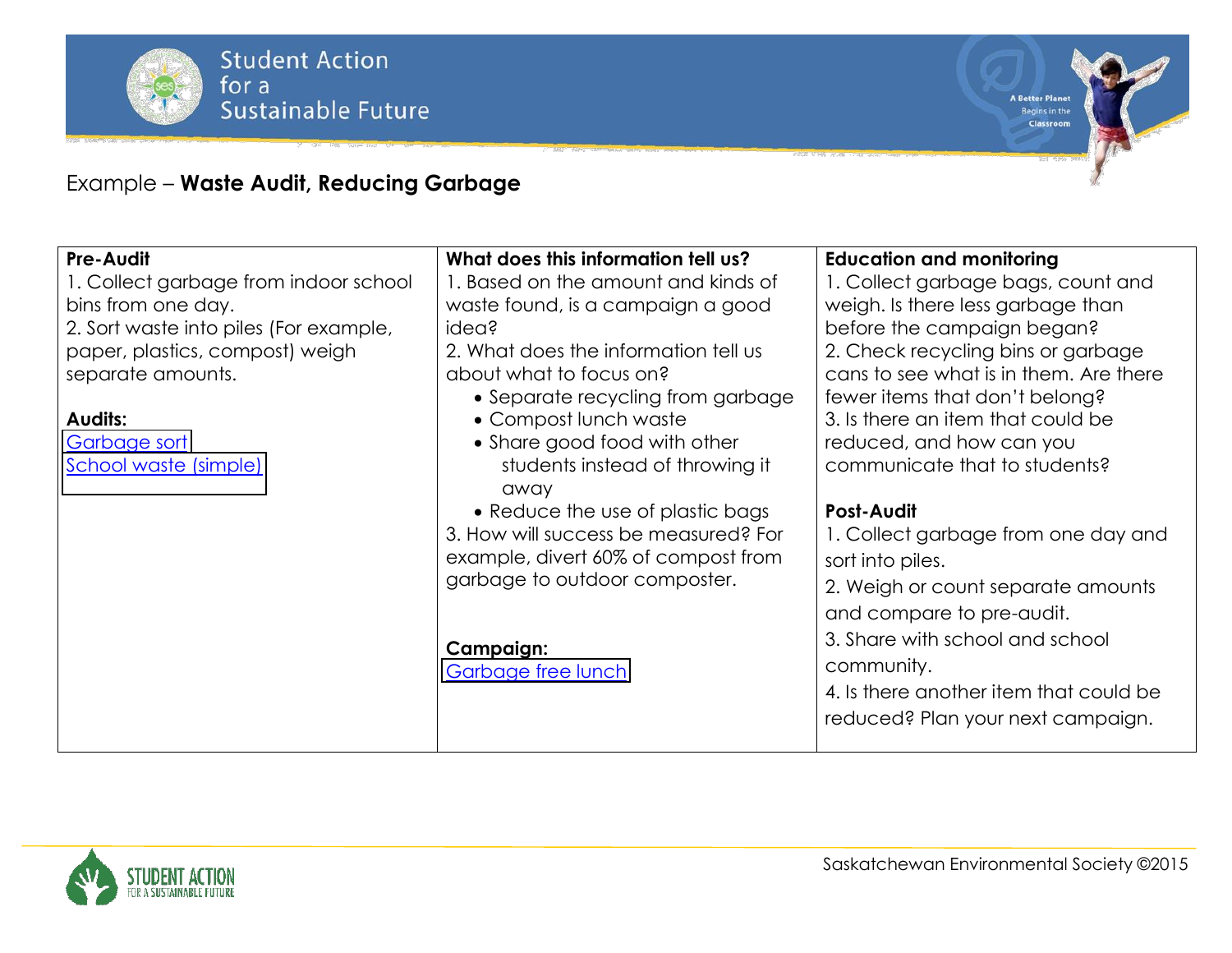

#### Example ² **Food Audit, How we Eat**

| <b>Pre-Audit</b>                      | What does this information tell us?   | <b>Post-Audit</b>                             |
|---------------------------------------|---------------------------------------|-----------------------------------------------|
| 1. Keep a food log for a week and     | 1. Based on the way we eat or where   | 1. Keep a food log for a week and             |
| record what you eat and where that    | we get our food, is a campaign a good | compare it to pre-audit log.                  |
| food comes from.                      | idea?                                 | 2. Calculate food distance not                |
| 2. Calculate distance food has        | 2. What does the information tell us  | traveled, CO <sub>2</sub> emissions saved, or |
| traveled.                             | about what we should focus on?        | healthier choices eaten.                      |
| 3. Locate grocery stores or community | • Growing food in a school garden     | 3. Share results with school and school       |
| gardens.                              | • Finding local sources of good food  | community.                                    |
|                                       | • Advocating for local and healthy    |                                               |
|                                       | food choices                          |                                               |
|                                       | 3. How will success be measured? (For |                                               |
|                                       | example, grow lettuce for school      |                                               |
| Audit:                                | lunches)                              |                                               |
| Food Miles - How we eat               |                                       |                                               |
|                                       | <b>Campaign:</b>                      |                                               |
|                                       | How we eat                            |                                               |
|                                       |                                       |                                               |

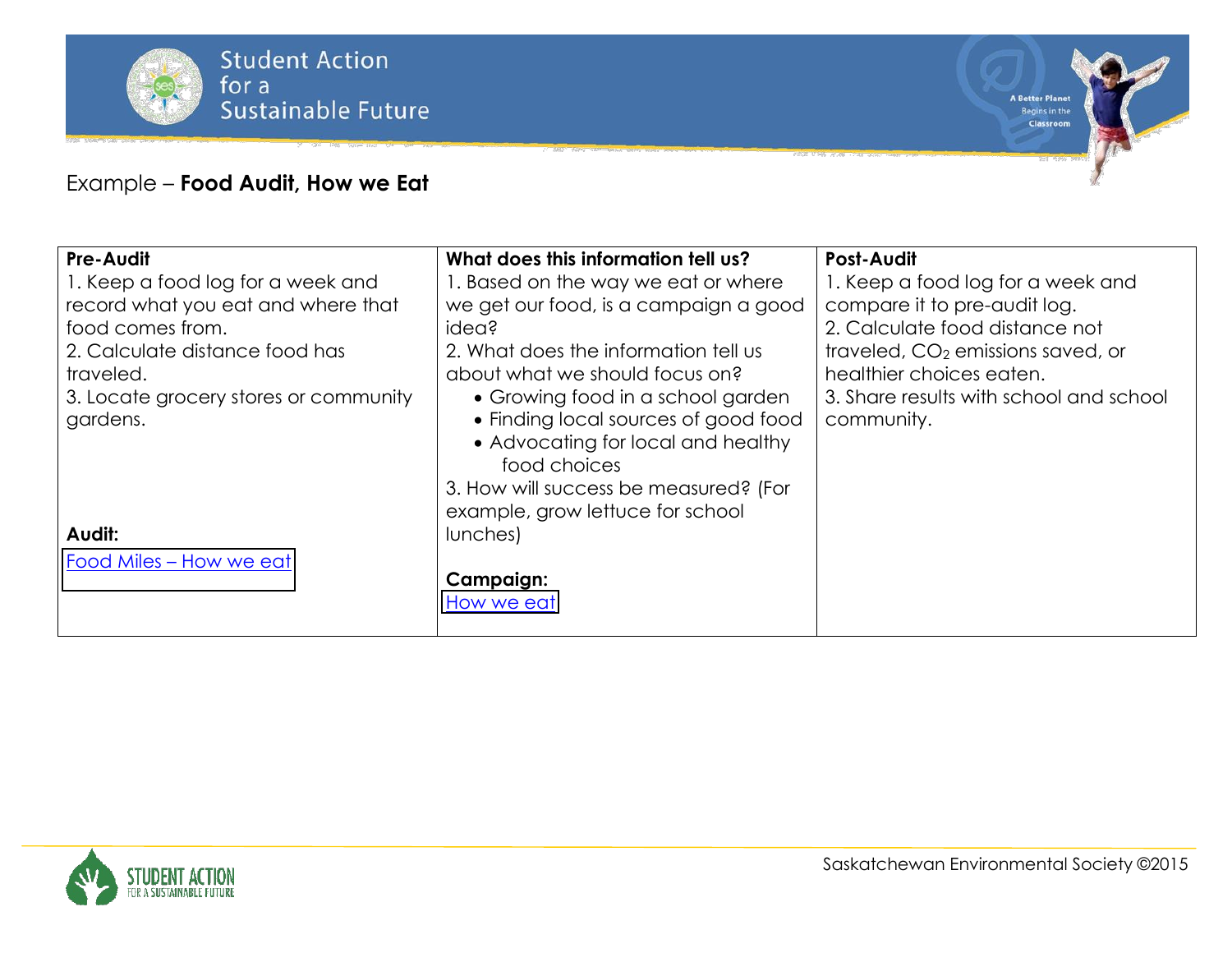

**A Better Planet** Begins in the

Classroom

### Example ² **Transportation Audit, Idle Free Zones**

| Pre-Audit                                | What does this information tell us?        | <b>Education and Monitoring</b>                                                                                                                                                                  |
|------------------------------------------|--------------------------------------------|--------------------------------------------------------------------------------------------------------------------------------------------------------------------------------------------------|
| 1. Record how students get to school.    | 1. Based on vehicle idling at the school,  | 1. Students approach drivers at school                                                                                                                                                           |
| For example, how many are bused,         | is a campaign a good idea?                 | to provide education on idling.                                                                                                                                                                  |
| how many are driven and how many         | 2. What does this information tell us      | 2. Make a chart that includes:                                                                                                                                                                   |
| use active transport? (bike, walk, etc.) | about what we should focus on?             | • Driver comments                                                                                                                                                                                |
| 2. Create a chart to record vehicle      | • A certain season or time of day          | • Did the driver turn off vehicle when                                                                                                                                                           |
| idling time at the school, and observe   | • Communicating reasons for not            | asked?                                                                                                                                                                                           |
| and record vehicle idling.               | idling                                     | 3. Compile results.                                                                                                                                                                              |
| 3. Ask your parents/guardians if they    | 3. How will success be measured? (For      | 4. Share results with school and school                                                                                                                                                          |
| idle, and when and why they idle.        | example, reduce vehicle idling by 40%)     | community.                                                                                                                                                                                       |
|                                          | Campaign:<br>Turn it off - vehicle engines | <b>Post-Audit</b><br>1. Students check on vehicle idling.<br>2. Calculate vehicle idling time<br>reduced and CO <sub>2</sub> reduction.<br>3. Share results with school and school<br>community. |